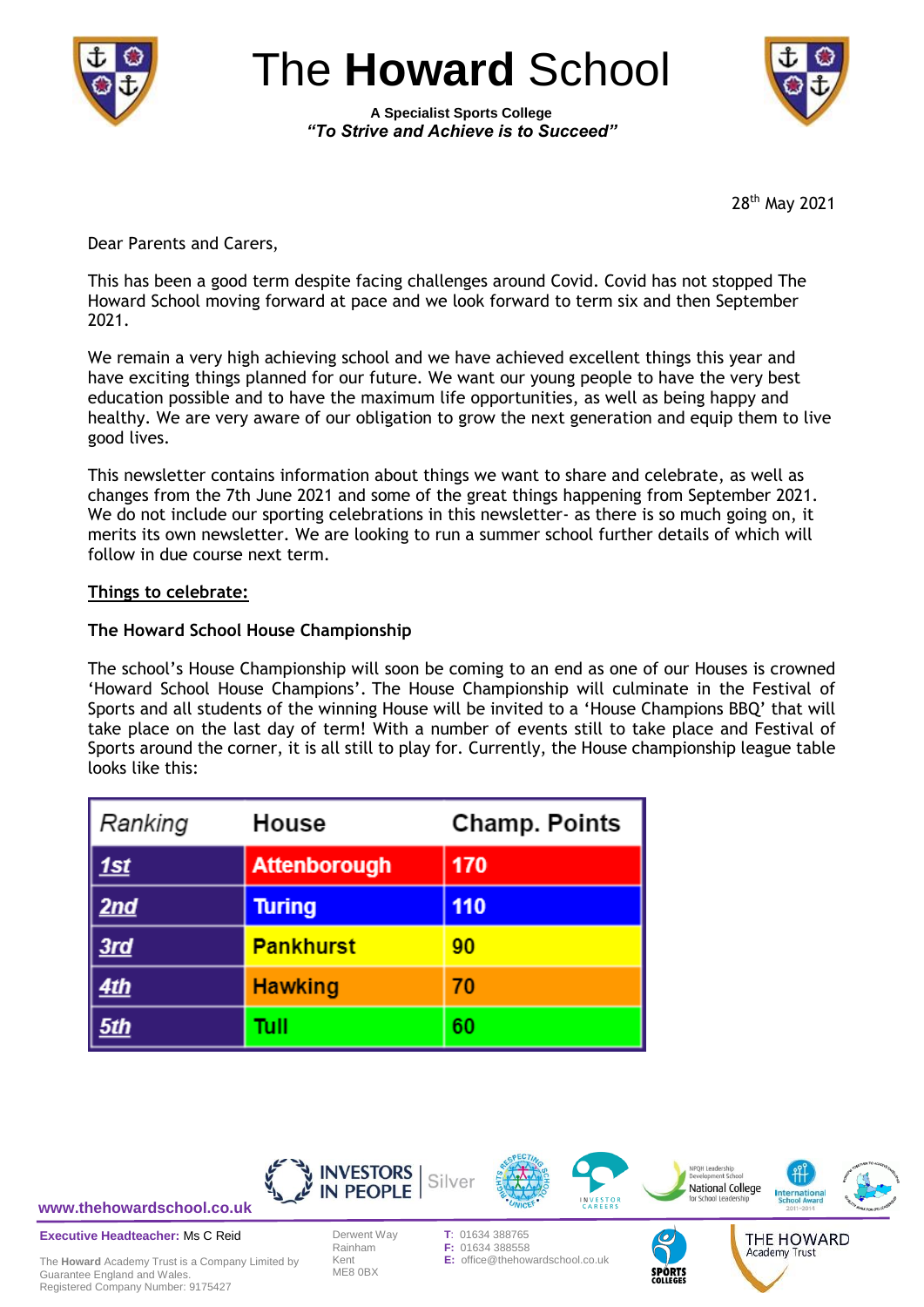## **Earth Day House Events**

To celebrate Earth Day 2021 and to raise awareness about the current climate emergency, students in years 7 and 8 have taken part in two House Events. Year 7 are currently growing giant sunflowers thanks to B&Q Rainham and their kind donations of sunflower seeds, compost and a wooden planter. The winner of the year 7 sunflower project will be announced in the last week of term 6!



Year 8 were tasked with designing and creating Earth Day-inspired models of recyclable plastic. All of the designs and creations by all of the students who took part in the event were fantastic but there could only be one winner. Placing first and earning 50 Championship Points for their House was Attenborough, keeping them in the lead... for now!



## **House Points**

More than 14,000 House Points have been awarded this term. A huge well done to all students who have earned themselves House Points in recognition for their good work, excellent effort and demonstration of school values. The competition for House Points is the same as any other House Event but it's a year-long event. At the end of the year, each House will be ranked from 1st to 5th depending on how many House Points they've earned and just like any other event, they'll be awarded Championship Points but there's a difference… it's worth double.

Keep up to date with your son's acquisition of House Points via the *Arbor parent app*!

The school's current House Points totals are:

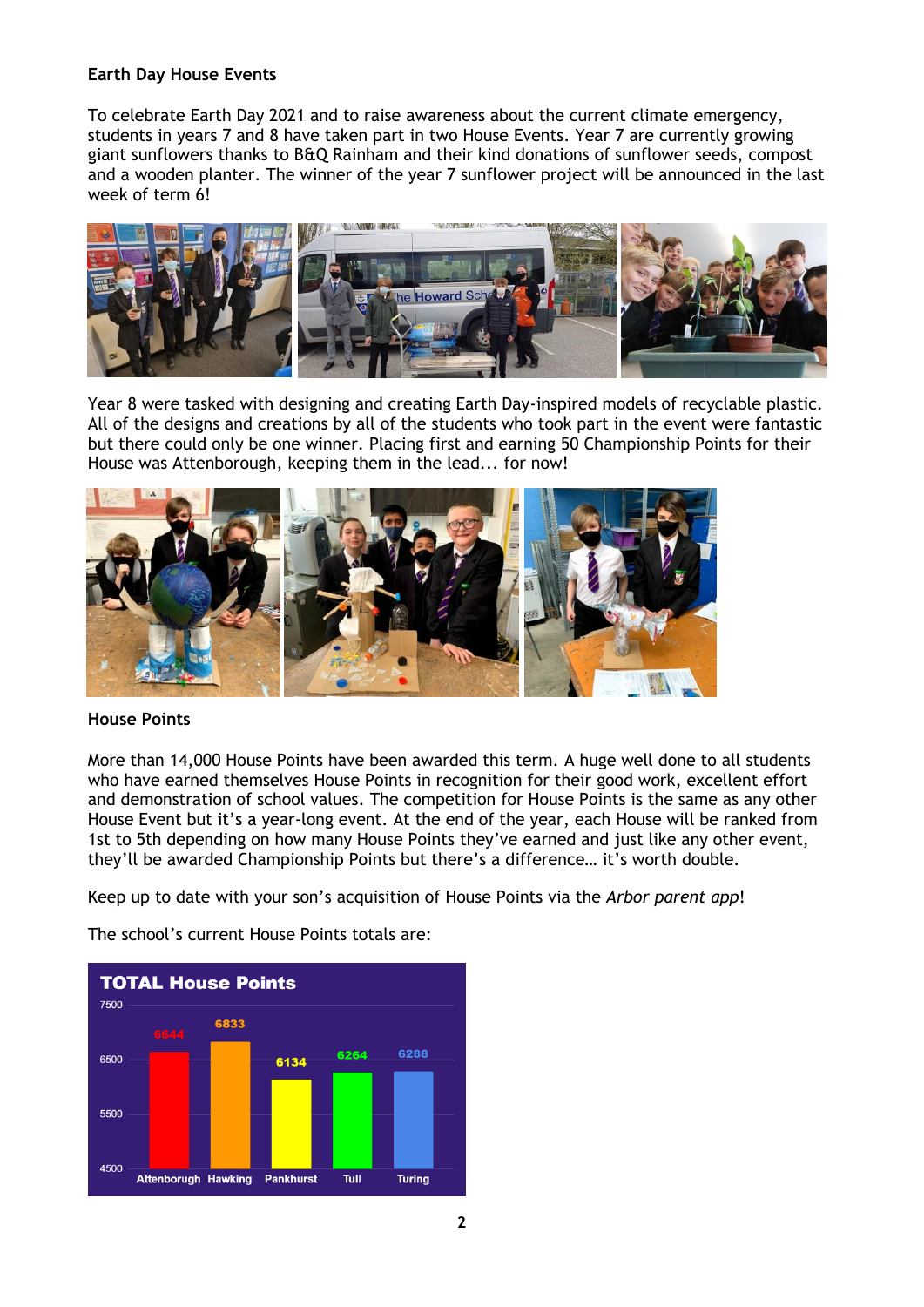# **House Charities**

The Howard School is delighted to be partnered with six wonderful and important charities. Throughout the year, each House will have a number of opportunities to raise money for their partnered charity. Just like any other House Event, the year-long Charity Event will earn Houses Championship Points. Each of our five school Houses are partnered with either a local, national or international charity. Our charities are: Rainham Eco Hub, RSPCA Medway West, Medway Foodbank, The Oliver Fisher Special Care Baby Trust, Mind and Pencils of Promise. Our 6th Form is partnered with Pencils of Promise.

We are very excited and privileged to be working with these charities and look forward to the positive impact we know our fantastic students and wider school community will make during times of fundraising and raising of awareness.

# **Changes from the 7th June 2021**

# **Start and End of School Day for Term 6**

As Year 11 and year 13 students are no longer in school, we are now able to alter our staggered start and end times to increase learning time for the remaining year groups. From Monday 7th June, the times outlined below will apply:

| Yr             |        | Start time Mon - Fri   End time Mon - Thu | End time Fri |
|----------------|--------|-------------------------------------------|--------------|
| $\overline{7}$ | 8.30am | 2.50 <sub>pm</sub>                        | 12.40pm      |
| 8              | 8.30am | 2.50 <sub>pm</sub>                        | 12.40pm      |
| 9              | 8.35am | 2.55 <sub>pm</sub>                        | 12.45pm      |
| 10             | 8.35am | 3pm                                       | 12.50pm      |
| 12             | 8.40am | 3pm                                       | 12.50pm      |

## **Mobile Phones, Electronic devices and other banned items**

The Howard School already has a ban on mobile phones and electronic devices and we will enforce this ban from the 7th June 2021. Research shows the negative impact that the overuse of mobile phones has on young people. We are finding that some students are checking their phones, receiving or sending messages or accessing social media sites during the school day. This is a distraction from the core purpose of being at school- which is to learn- and it is a safeguarding risk for students as we don't know who or what they are accessing.

At The Howard School, mobile phones are not permitted to be used on the school site, unless a teacher specifically gives permission to use the phone in a lesson. This means that if a mobile phone is seen, including at lunch-time or turned off or sticking out of a pocket, it will be confiscated. Similarly, headphones (including Bluetooth earbuds) should not be used and both items will be confiscated. Students should turn these items off and put them away before the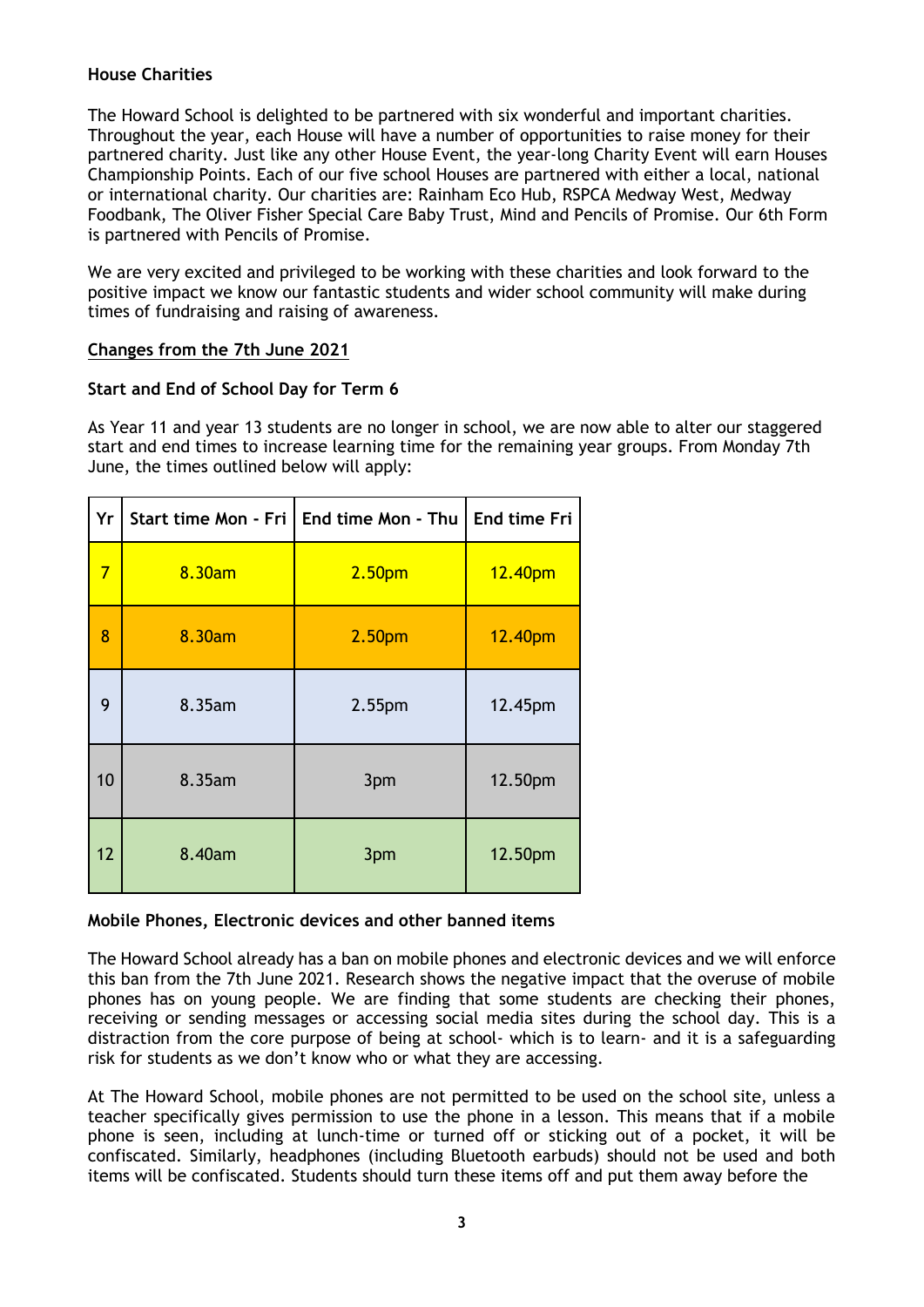green gate from the A2 bridge and the front black gate from Derwent Way.

Should any student need to contact home, they can go to the pastoral support and ask the staff there to make or receive a call. This way, we can be sure that devices are being used responsibly and that we are fulfilling our statutory safeguarding obligations.

Caps, inappropriate headwear or clothing such as hoodies, which are also not allowed, will be confiscated and placed with pastoral support too. These items should be removed and put away at the green and black gates before entering the school site.

When an item is confiscated for the first time, it can be collected from pastoral support at the end of the day by the student. Any time after the first confiscation, the school will hold the item until parents/carers can come into school to collect it.

### **Expectations outside of lessons**

From the 7th June 2021, to encourage community mindedness and taking care of our school site, all students will be expected on a rota basis to support litter picking in the year group areas they use. Litter pickers and plastic gloves will be provided to ensure safe hygiene.

### **Curriculum**

This year has seen the successful roll out of Knowledge Organisers for years 7, 8 and 9. Each term, students have had a new Knowledge Organiser which includes the most important knowledge for students to learn. Alongside the Knowledge Organiser, students have been taught specific 'study skills' on how to revise and remember this knowledge.

All of our departments have been busy refining their visual Curriculum Journeys which show what students learn and when they will learn it. These will be in classrooms for students and teachers to reference. They are also on THS website for you to peruse.

## **Year 6 transition to The Howard School**

We are looking forward to being able to meet our year 6 students in July before they join us in September.

There will be two opportunities for them to visit us at The Howard School. On their first day, they will arrive in small groups to meet with a number of key staff and the Pastoral Team. They will also complete some short tests on this day. These tests will mean that we can prepare fully for their arrival in September, making sure that they are placed in the right groups to make excellent progress. On their second visit to us, they will have a number of taster lessons across the curriculum. These may include PE, Drama, Design Technology, Geography, History, English, Maths, French or Spanish.

We want our new Year 6 students to enjoy the last term at their Primary School and we look forward to seeing them soon.

### **The Howard School Sixth Form**

We are very much looking forward to welcoming our current Year 11 students and our external applicants to our Sixth Form Induction event between the 16th -18th June 2021. If your son/ daughter has applied to the 6th form, you will have already received an invite to this event, however, the invitation is open to all Howard Year 11 students and we really look forward to seeing them over these three days.

Keep an eye on social media and our school website for our induction promotional video, which will explain the event in more detail and answer many of the questions you may have. In the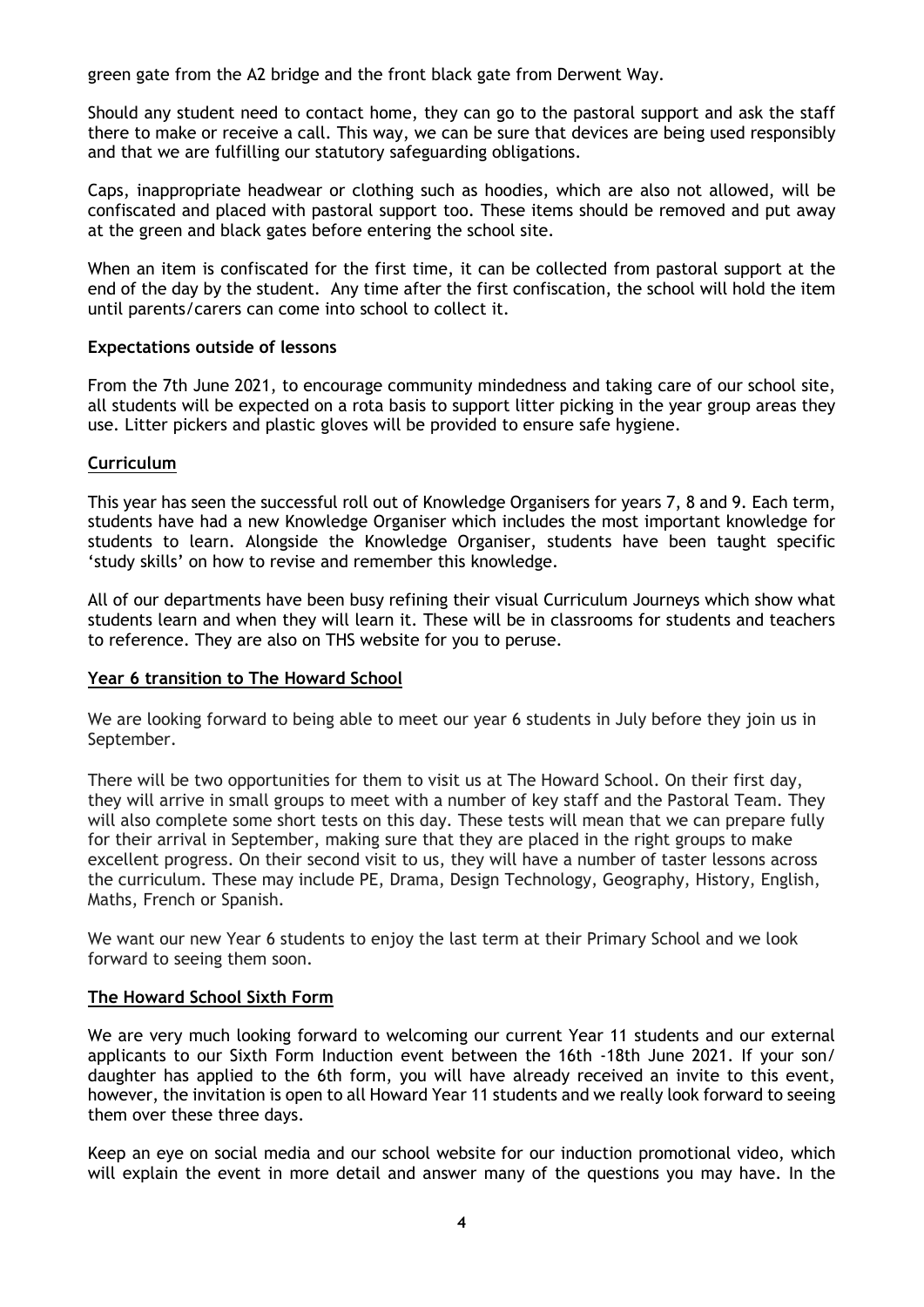meantime, enjoy the well-deserved summer break and should you need to contact us at the school, the email is [loftuss@thehowardschool.co.uk](mailto:loftuss@thehowardschool.co.uk) (Mr Loftus - Head of Sixth Form).

## **Launch of the Pixl Edge qualification**

A The Howard School, we believe that our students' academic success is really important but we also believe that personal development is essential. We want our young people to leave education feeling confident not only in their knowledge but in themselves and their abilities too.

The PiXL Edge programme aims to help young people discover the following skills and attributes in themselves:

- Leadership
- Organisation
- Resilience
- Initiative
- Communication

These skills, known as LORIC, are essential for life beyond school, and can also help students fulfil their potential in their studies. This is why we are delighted to introduce this qualification from September 2021 to Year 7s, 8s and selected groups in 9s & 10s. Students will have the opportunity to complete a number of activities which will contribute towards this nationally recognised award. Further information will be provided through term six.

### **Projects in and out of the classroom**

Departments have been busier than ever since our return to the classroom. In Modern Foreign Languages, the students have been learning about food - specifically 'La Chandleur' in French (Pancake Day) - and how to order in a Spanish restaurant. Let's hope that the students can put this knowledge to practical use at some point in the near future.

In very exciting news from Mr Hillier, the school has been awarded over £20,000 to engage in the Erasmus project. This will provide an opportunity for students from The Howard to visit our partnering schools in Spain, Germany and Croatia as well as for us to play host and welcome students from these countries to us. We look forward to resuming our project once travel restrictions are lifted.

The Business Studies department has been busy as usual. The London Institute of Banking and Finance (LIBF) gave a virtual presentation on future career pathways and Levi Roots gave a virtual assembly for year 9. He stressed the importance of working hard and following your dreams.

The RE department launched its ever popular and successful debating society this term; students have been delving into complex moral issues including animal rights, the use of nuclear weapons and capital punishment.

In sporting news, the PE department is pleased to announce the return of after school clubs, including basketball, boxing club, gym and cricket. The World Challenge to Africa has sadly had to be postponed until 2022 - but this does mean that current year 11s and 12s are eligible to participate. Please see Mr Cooper for details. In other positive news, the year 8 residential to Yorkshire is due to go ahead this July, restrictions permitting. We are really hoping this is able to go ahead after the tough year our students have had.

### **Tāne our School dog**

Tāne has recently passed his first level of training achieving 100%!